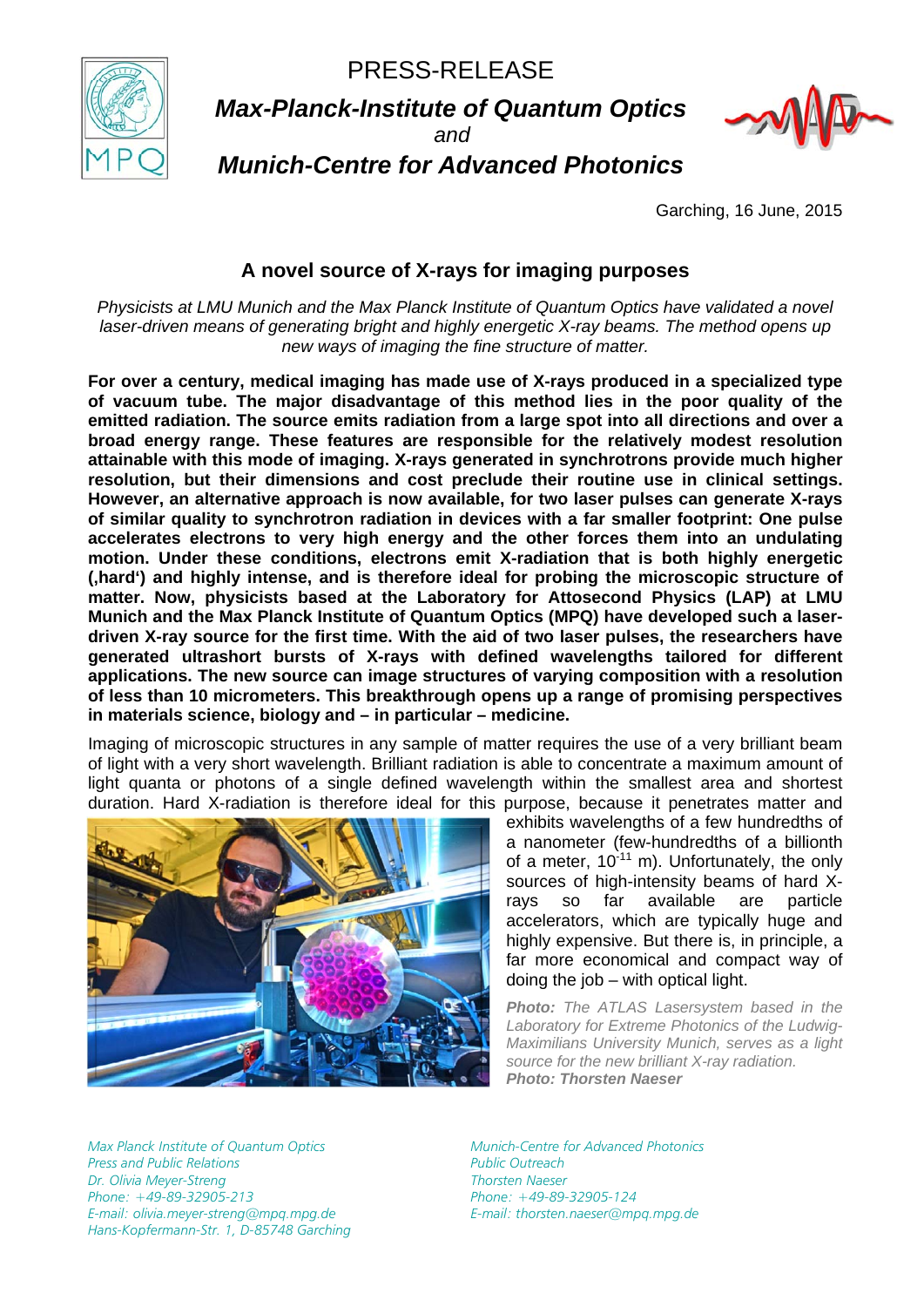A team at the Laboratory for Attosecond Physics, which is run jointly by LMU and the MPQ, has now taken an important step towards realizing this goal. Led by Prof. Stefan Karsch and Dr. Laszlo Veisz, the scientists have succeeded in generating bright beams of hard X-radiation by purely optical means. Moreover, the wavelength of the emitted radiation can be readily adjusted to cater for different applications.

The physicists focused a laser pulse, lasting 25 femtoseconds and packing 60 terawatts (6×10<sup>13</sup>) Watts) of power, onto a fine jet of hydrogen gas. Note here that the output of a nuclear power station – 1500 MW (1.5 $\times$ 10<sup>9</sup> Watts) – is very modest by comparison, but each pulse only lasts for 25 millionths of a billionth of a second. The strong electric field associated with each pulse knocks negatively charged electrons out of the gas, giving rise to a cloud of ionized particles, or 'plasma'. The wavefront courses through the plasma like a snow-plow, sweeping the electrons aside and leaving behind the positively charged atoms (which are much heavier). The separation of oppositely charged particles generates very strong electrical fields, which cause the displaced electrons to whiplash back and forth. This in turn creates a wave-like pattern within the plasma, which propagates in the wake of the laser pulse, rather like the trailing wave caused by the keel of a speedboat racing on a lake. A fraction of the free electrons are caught up in this wave and can effectively ride on it like a surfer, directly behind the advancing laser pulse. Indeed, in this 'wakefield', the surfing electrons can be rapidly accelerated to velocities very near the speed of light.

When the electrons have reached their maximal speed they are allowed to collide head-on with a counter-propagating laser pulse, creating a so-called optical undulator whose oscillating electric field causes the free electrons to oscillate along a direction perpendicular to their direction of propagation. Highly energetic electrons that are forced to oscillate in this way emit radiation in the form of X-ray photons with wavelengths as short as 0.03 nm. In addition, in these experiments, the higher harmonics (waves whose frequency is an integer multiple of the fundamental frequency) entrained on the electron motions by the light field could be detected directly in the X-ray spectrum – a feat that has been attempted many times on conventional particle accelerators without success.

One of the great advantages of the new system in comparison with conventional X-ray sources is that the wavelength of the emitted light can be tuned over a wide range. This ability to alter the wavelength allows radiologists to analyze different types of tissue, for instance. By fine-tuning the incident beam, one can gain the maximum information about the sample one wishes to characterize.

Not only is the laser-driven radiation tunable and extremely bright, it is produced in pulsed form. Each 25-fs laser pulse gives rise to X-ray flashes of a few fs duration. This makes it useful for applications such as time-resolved spectroscopy, which is used to investigate ultrafast processes at the level of atoms and electrons. The intensity of the pulses (i.e. the number of photons per pulse) generated by the new source is not yet high enough for this task, but the researchers hope to overcome this obstacle with the aid of the facilities at the new *Centre for Advanced Laser Applications (CALA)*, now being built on the Garching Campus.

The new optically generated radiation can also be combined with phase-contrast X-ray tomography, an imaging procedure that is being refined by Prof. Franz Pfeiffer of the Technical University of Munich (TUM). This technique extracts information from the light that is scattered (rather than that absorbed) by an object. "Using this method, we can already image structures as small as 10 micrometers in diameter in opaque materials," Stefan Karsch explains. "With our new X-ray source, we will be able to obtain even more detailed information from living tissues and other materials," he adds. *Thorsten Naeser*

### **Original publication:**

K. Khrennikov, J. Wenz, A. Buck, J. Xu, M. Heigoldt, L. Veisz, and S. Karsch **Tunable All-Optical Quasimonochromatic Thomson X-Ray Source in the Nonlinear Regime**  *Physical Review Letter, PRL 114, 195003 (2015), 14 May 2015*